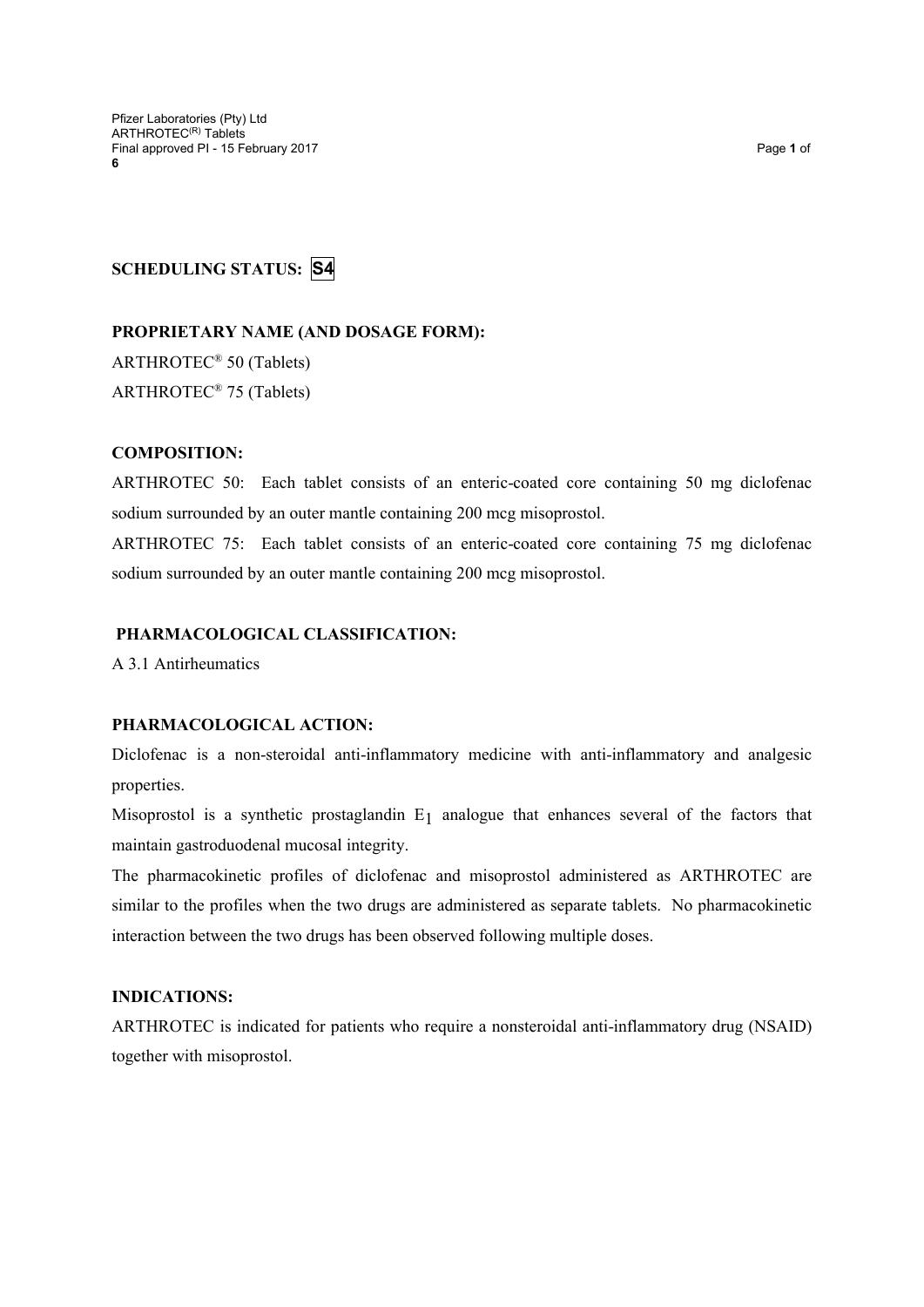The diclofenac component of ARTHROTEC is indicated for the treatment of osteoarthritis and rheumatoid arthritis. The misoprostol component of ARTHROTEC is indicated for the prophylaxis of NSAID-induced gastric and duodenal ulceration.

# **CONTRA-INDICATIONS:**

ARTHROTEC is contra-indicated in patients with a history of gastrointestinal bleeding or perforation (PUBs) related to previous NSAIDs (see also WARNINGS AND SPECIAL PRECAUTIONS) and in patients with active or history of recurrent ulcer/haemorrhage/perforations.

ARTHROTEC is contra-indicated in pregnant women and in women planning a pregnancy as it may increase uterine tone and contractions in pregnancy which could produce miscarriage. Also, it may cause premature closure of the ductus arteriosus.

ARTHROTEC is contra-indicated during lactation.

ARTHROTEC is contra-indicated in patients with a known hypersensitivity to diclofenac, aspirin, other NSAIDs, misoprostol or other prostaglandins.

ARTHROTEC is contra-indicated in patients with heart failure.

# **WARNINGS AND SPECIAL PRECAUTIONS:**

Use in pre-menopausal women (see also Contra-indications): ARTHROTEC should not be used in pre-menopausal women unless they use effective contraception and have been advised of the risks of taking the product if pregnant (see Contra-indications).

Caution is required in patients with a history of hypertension and/or heart failure as fluid retention and oedema have been reported in association with ARTHROTEC therapy.

Elderly: The elderly have an increased frequency of adverse reactions to NSAIDs, especially gastrointestinal bleeding and perforation (PUBs) which may be fatal.

The risk of gastrointestinal bleeding or perforation is higher with increasing doses of ARTHROTEC in patients with a history of ulcers, and the elderly.

When gastrointestinal bleeding or ulceration occurs in patients receiving ARTHROTEC, treatment should be stopped.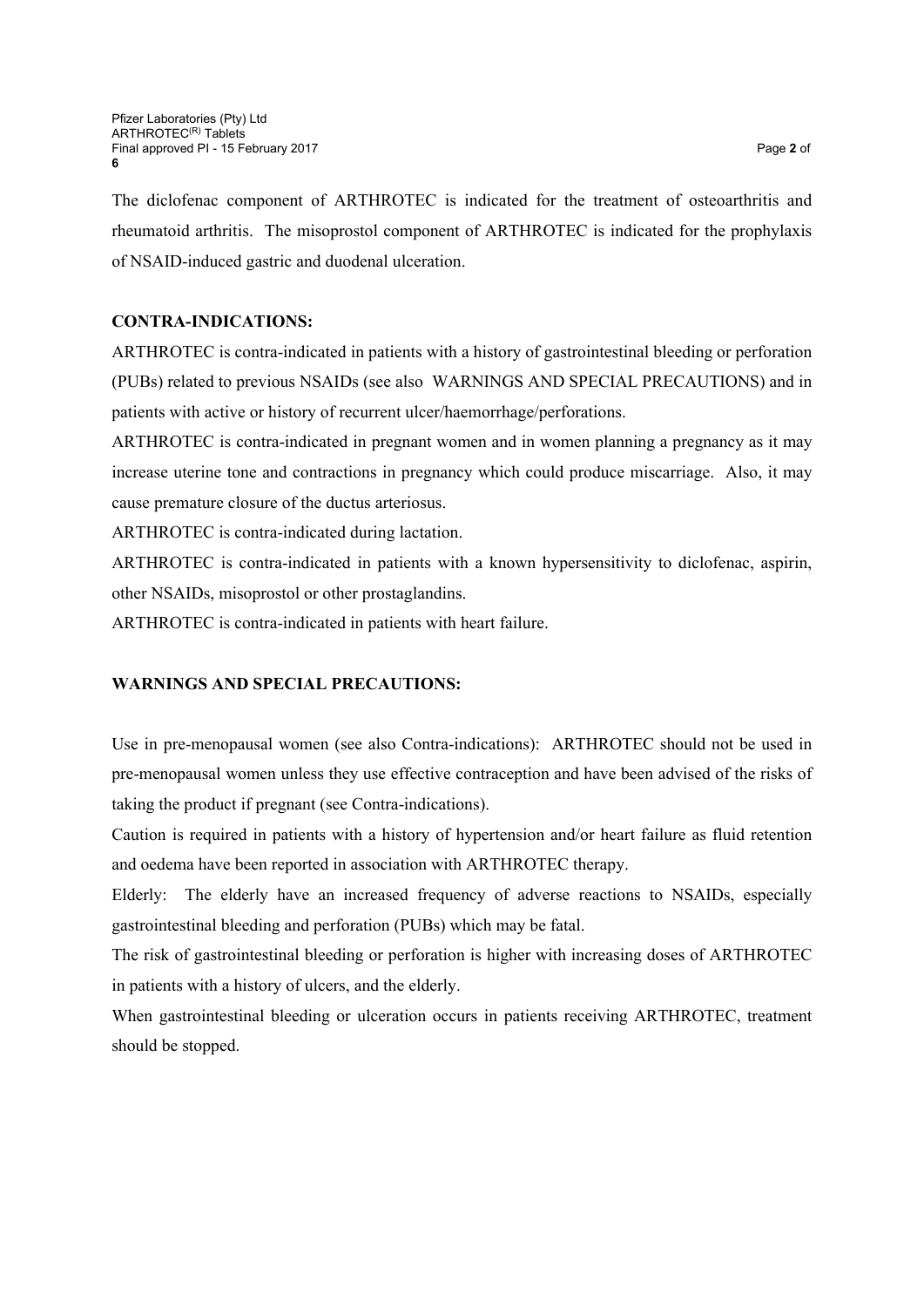ARTHROTEC should be given with caution to patients with a history of gastrointestinal disease (e.g. ulcerative colitis, Crohn's disease, hiatus hernia, gastro-oesophageal reflux disease, angiodysplasia) as the condition may be exacerbated.

Serious skin reactions, some of them fatal, including exfoliative dermatitis, Stevens-Johnson syndrome, and toxic epidermal necrolysis have been reported. ARTHROTEC should be discontinued at the first appearance of skin rash, mucosal lesions, or any other sign of hypersensitivity.

ARTHROTEC may decrease platelet aggregation and prolong bleeding time. This effect should be considered when bleeding times are determined.

Fluid retention and oedema have been observed in patients taking NSAIDs, including ARTHROTEC. Therefore, ARTHROTEC should be used with caution in patients with compromised cardiac function or conditions predisposing to fluid retention.

In patients with renal, cardiac or hepatic impairment, caution is required since the use of NSAIDs, including ARTHROTEC, may result in deterioration of renal function. The dose should be kept as low as possible and renal function should be monitored.

All patients who are receiving long-term treatment with NSAIDs, including ARTHROTEC, should be monitored as a precautionary measure (eg. renal, hepatic function and blood counts).

### **DOSAGE AND DIRECTIONS FOR USE:**

**Use the lowest effective dose for the shortest possible duration of treatment.**

### **Adults**

ARTHROTEC 50: One tablet to be taken with food, two or three times daily. ARTHROTEC 75: One tablet to be taken with food, twice daily. Tablets should be swallowed whole and not be chewed.

### **Elderly/Renal Impairment/Hepatic Impairment**

No adjustment of dosage is necessary in the elderly or in patients with hepatic impairment or mild to moderate renal impairment as pharmacokinetics are not altered to any clinically relevant extent. Nevertheless, patients with severe renal or hepatic impairment should be closely monitored (see also WARNINGS AND SPECIAL PRECAUTIONS).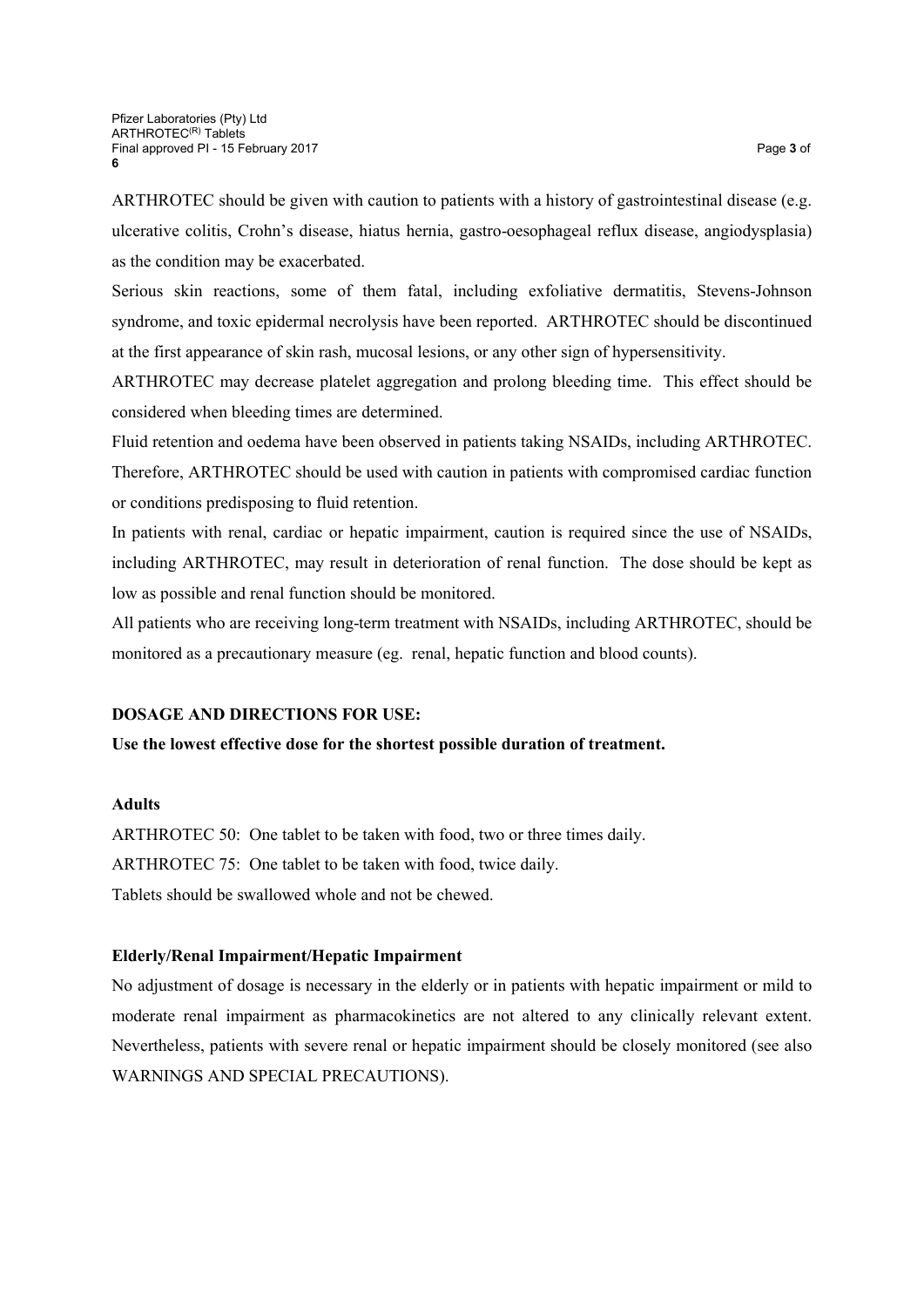### **Children**

The safety and efficacy of ARTHROTEC in children has not been established.

#### **SIDE-EFFECTS:**

**Gastrointestinal:** The most commonly observed adverse events are gastrointestinal in nature. Peptic ulcers, perforation or gastrointestinal bleeding, sometimes fatal. Nausea, vomiting, diarrhoea, flatulence, constipation, dyspepsia, abdominal pain, melaena, haematemesis, ulcerative stomatitis, exacerbation of colitis and Crohn's disease, gastritis.

Magnesium containing antacids may aggravate the diarrhoea caused by ARTHROTEC.

**Cardiovascular:** Oedema, hypertension and cardiac failure.

**Skin reactions:** Bullous reactions, including Stevens-Johnson syndrome and toxic epidermal necrolysis.

**Liver:** Clinically significant elevations of SGPT, SGOT, alkaline phosphatase or bilirubin have been observed in association with ARTHROTEC without symptomatic evidence of hepatic disease.

**Kidney:** As a class, NSAIDs have been associated with renal pathology such as papillary necrosis and interstitial nephritis.

**Female reproductive system:** Menorrhagia, intermenstrual bleeding and vaginal bleeding have been reported in pre-menopausal women and vaginal bleeding in post-menopausal women.

**Other adverse effects:** Headache, dizziness, skin rashes and allergic reactions including anaphylaxis may occur.

### **Interactions with other medicaments and other forms of interaction**

NSAIDs: use of two or more NSAIDs concomitantly could result in an increase in side-effects.

ARTHROTEC may attenuate the natriuretic efficacy of diuretics due to inhibition of intrarenal synthesis of prostaglandins. Concomitant treatment with potassium-sparing diuretics may be associated with increased serum potassium levels. Hence serum potassium should be monitored. Steady state plasma lithium and digoxin levels may be increased.

Pharmacodynamic studies with diclofenac have shown no potentiation of oral hypoglycaemic and anticoagulant drugs. However, as interactions have been reported with other NSAIDs, caution and adequate monitoring are nevertheless advised.

Corticosteroids: increased risk of gastrointestinal ulceration or bleeding (PUBs).

Anti-coagulants: ARTHROTEC may enhance the effects of anti-coagulants such as warfarin.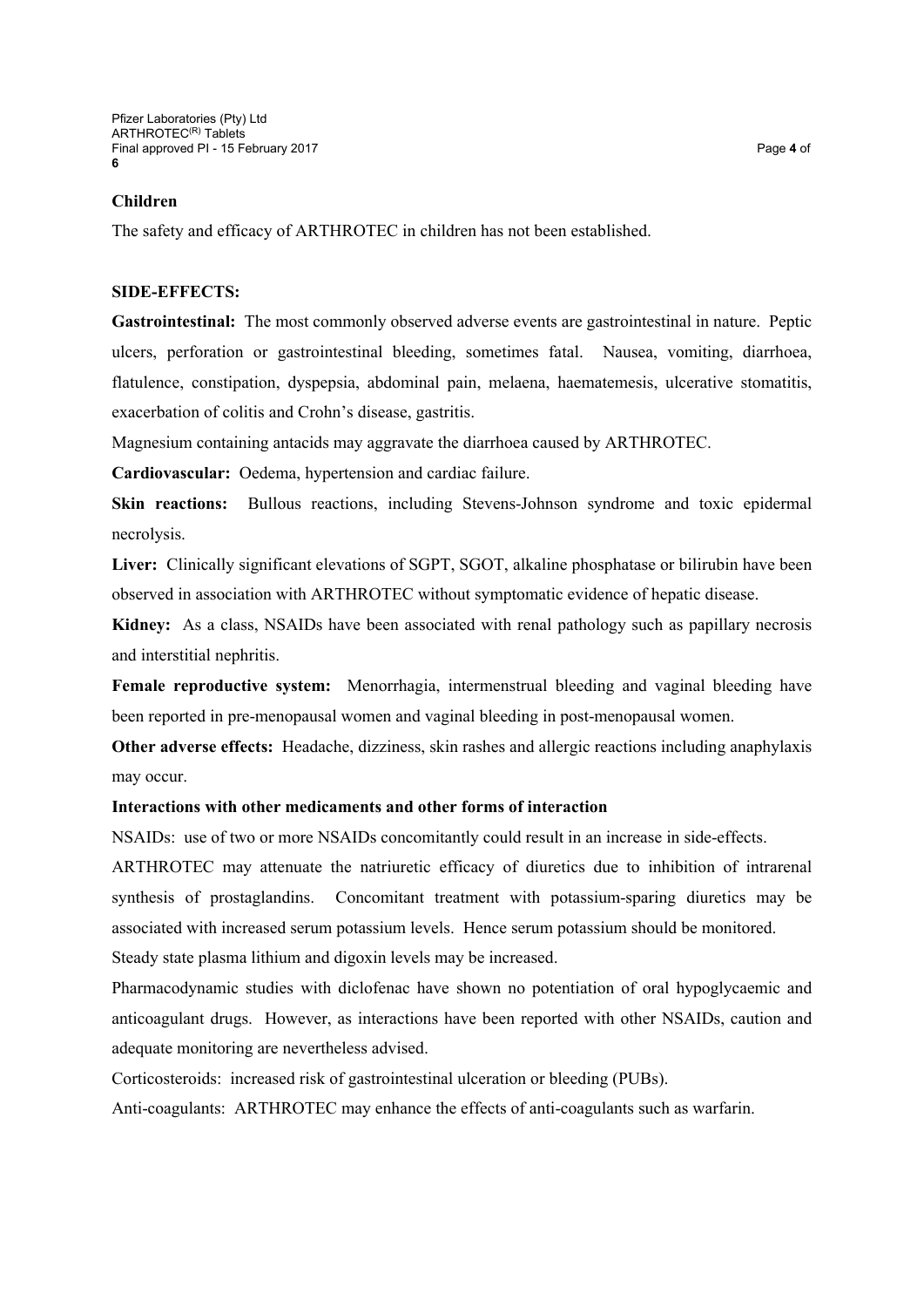Anti-platelet agents and selective serotonin reuptake inhibitors (SSRIs): increased risk of gastrointestinal bleeding.

Caution is advised when methotrexate is administered concurrently with ARTHROTEC because of possible enhancement of its toxicity as a result of an increase of methotrexate plasma levels.

# **Pregnancy and lactation**

ARTHROTEC is contra-indicated in pregnancy (see Contra-indications). ARTHROTEC should not be administered during breast feeding (see Contra-indications).

# **KNOWN SYMPTOMS OF OVERDOSAGE AND PARTICULARS OF ITS TREATMENT:**

The toxic dose of ARTHROTEC has not been determined and there is no experience of overdosage. Intensification of the pharmacological effects may occur with overdosage. Management of acute poisoning with ARTHROTEC essentially consists of supportive and symptomatic measures. It is reasonable to take measures to reduce absorption of any recently consumed drug by forced emesis, gastric lavage or activated charcoal.

### **IDENTIFICATION:**

ARTHROTEC 50: White, round, biconvex tablets marked  $\bullet$  on one side and SEARLE 1411 on the other side. ARTHROTEC 75: White, round, biconvex tablets marked  $\left\langle \right\rangle$  on one side and SEARLE 1421 on the other side.

# **PRESENTATION:**

ARTHROTEC 50 is available in blister packs of 20 and 60 tablets. ARTHROTEC 75 is available in blister packs of 30 tablets.

# **STORAGE INSTRUCTIONS:**

Store in a cool dry place (below  $25^{\circ}$ C). Keep out of reach of children.

# **REGISTRATION NUMBERS:**